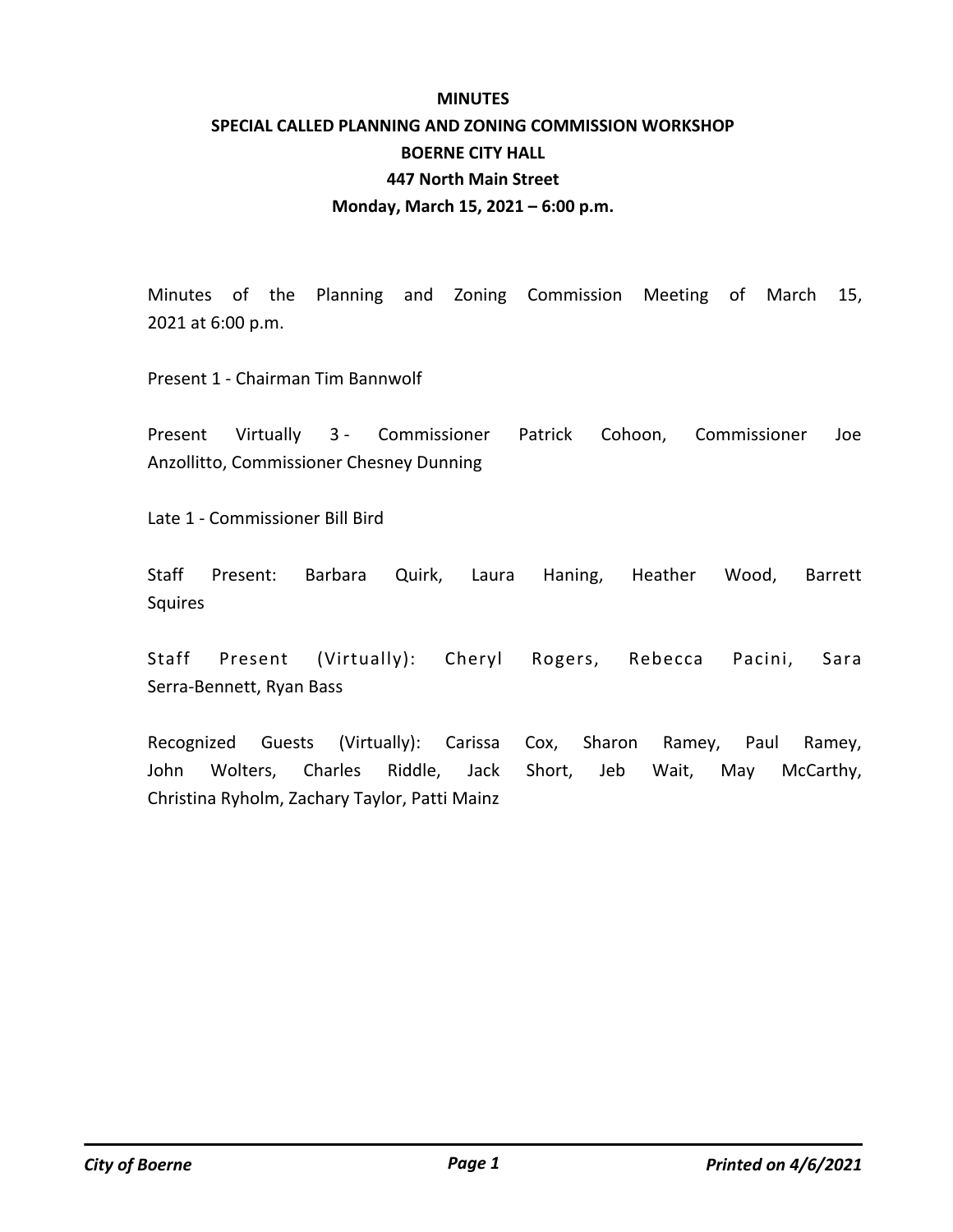**Due to the COVID-19 pandemic, this meeting is being held telephonically only as allowed by the Governor of Texas during this public health emergency. Please do not attend the meeting in person.**

**You may join the Planning and Zoning Meeting:**

**https://us02web.zoom.us/j/82635787994**

**Meeting ID: 826 3578 7994 Passcode: 9511**

**Dial by your location**

 **877 853 5247 US Toll-free 888 788 0099 US Toll-free**

**Meeting ID: 826 3578 7994**

## **EXECUTIVE SESSION IN ACCORDANCE WITH THE TEXAS GOVERNMENT CODE: THE PLANNING AND ZONING COMMISSION MAY, AS PERMITTED BY LAW, ADJOURN INTO EXECUTIVE SESSION AT ANY TIME TO DISCUSS ANY MATTER LISTED BELOW AS AUTHORIZED BY CHAPTER 551 CODE §551.071 (CONSULTATION WITH ATTORNEY)**

1. CALL TO ORDER – 6:00 PM

Commissioner Bird joined the meeting at 6:16 p.m. via Zoom.

Chairman Bannwolf called roll and established a quorum at 6:16 p.m.

Chairman Bannwolf called the Planning and Zoning Commission to order at 6:16 p.m.

Pledge of Allegiance to the United States Flag Pledge of Allegiance to the Texas Flag (Honor the Texas flag, I pledge allegiance to thee, Texas – one state under God, one and indivisible.)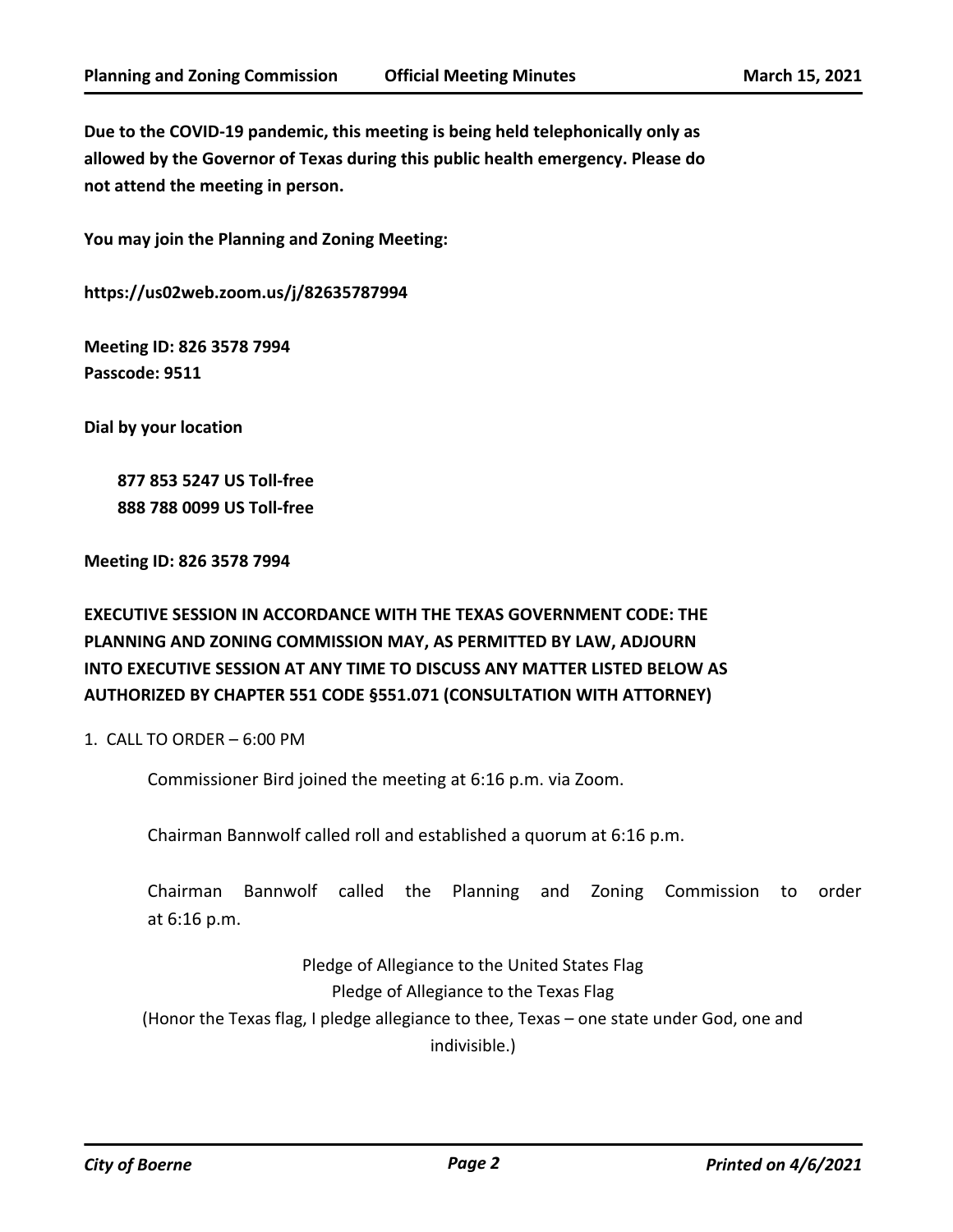2. PUBLIC COMMENTS: This is the opportunity for visitors and guests to address the Planning and Zoning Commission on any issue. The Planning and Zoning Commission may not discuss any presented issue, nor may any action be taken on any issue at this time. (Attorney General opinion – JC-0169)

Charles Riddle expressed appreciation for the sub-committee meeting that was held last week and the positive feedback from the community, Commissioners and Ms. Laura Haning that resulted from that meeting.

Sharon Ramey stated many of their concerns were addressed at the subcommittee meeting.

Paul Ramey expressed gratitude to the Commission, City Council, and City planners for being responsive to the community's various requests.

Jack Short spoke stating he emailed City Council, the Planning and Zoning Commission, and Ms. Haning and that he doesn't have anything further to say at this time.

### **3.** [2021-264](http://boerne.legistar.com/gateway.aspx?m=l&id=/matter.aspx?key=5817) DISCUSSION REGARDING THE REVISED CITYWIDE ZONING MAP AND THE UNIFIED DEVELOPMENT CODE (UDC) CHAPTERS 1-9 TO SPECIFICALLY INCLUDE THE ZONING TABLE OF USES AND THE OVERLAY DISTRICTS.

Ms. Laura Haning, Director of Planning and Community Development, spoke regarding the intended handbook for the Unified Development Code (hereafter, UDC).

Carissa Cox, Planner with Mosaic, spoke regarding the new implementation of the UDC handbook, and the updated timeline for the completion/effective date of the UDC. She mentioned that the handbook will be a visual aspect of the UDC making it easier to communicate to the public key points of the document. She provided an update on the status of the overlay districts, signage, and various edits being made to the UDC.

Commission discussion included the purpose/process for Special Use Permits (SUPs), establishing a timeline for completion of the UDC to allow time for ongoing public input and to educate the public on the